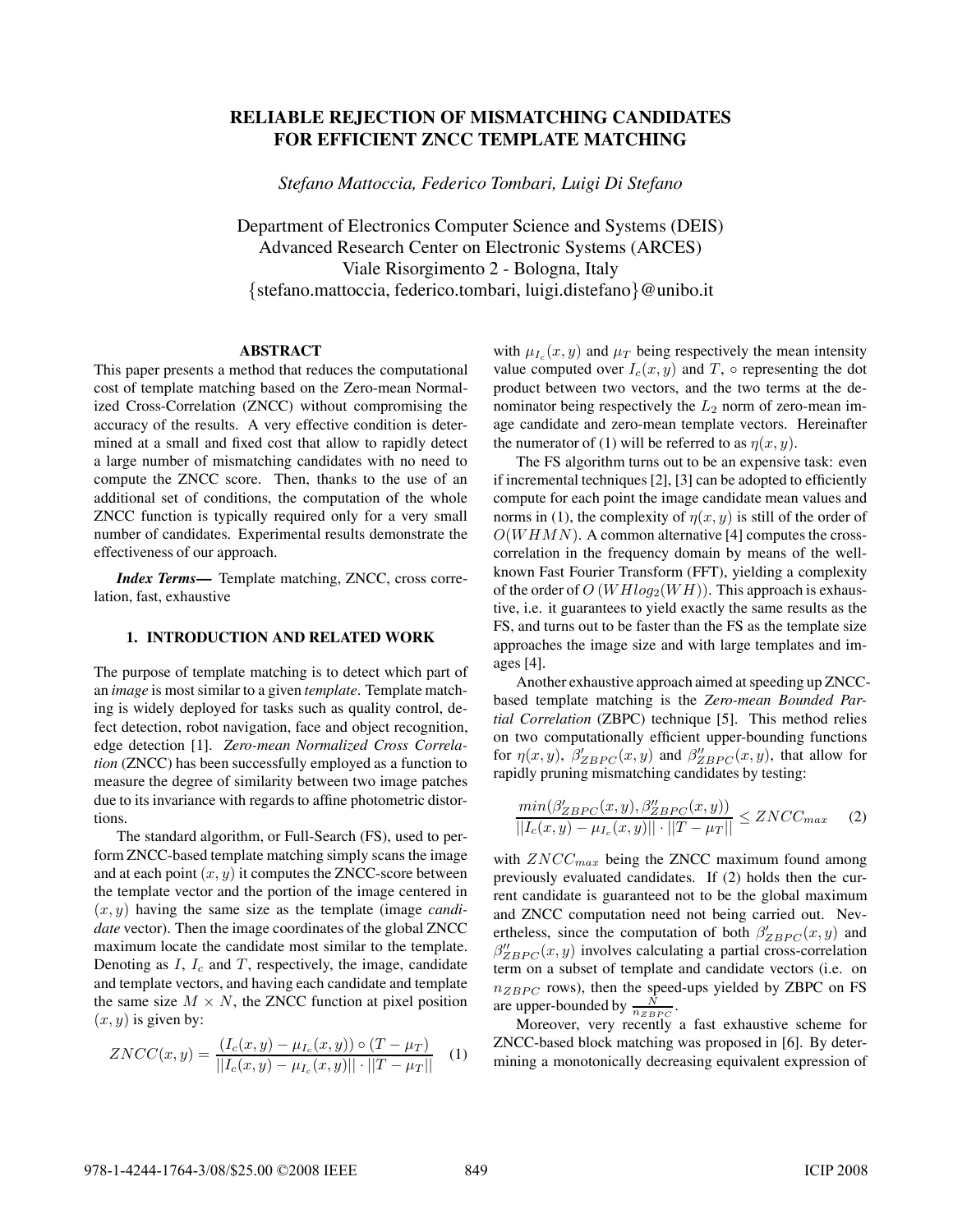(1), a Partial Distortion Elimination [7] approach is applied in order to safely terminate the computation of ZNCC as soon as it gets below  $ZNCC_{max}$ .

In the next section a novel fast exhaustive technique, known as *Zero-mean Enhanced Bounded Correlation* (ZEBC), is proposed. This technique aims at improving the ZBPC algorithm and it is inspired by [8]. The two main novelties with respect to ZBPC are represented by the use of two bounding functions which do not require any partial cross-correlation term computation at all and which can be demonstrated being tighter to  $\eta(x, y)$  than  $\beta'_{ZBPC}(x, y)$  and  $\beta''_{ZBPC}(x, y)$ , and<br>by the definition of an additional set of increasingly tighter by the definition of an additional set of increasingly tighter bounding functions.

## **2. THE ZEBC ALGORITHM**

We now devise two novel bounding functions,  $\beta'(x, y)$  and  $\beta''(x, y)$  which allow to rapidly detect mismatching can  $\beta''(x, y)$ , which allow to rapidly detect mismatching can-<br>didates without the need to compute any partial correlation didates without the need to compute any partial correlation term. By means of a partitioning scheme similar to that deployed in [8], each candidate and template vectors are subdivided into r non-overlapping rectangular regions  $R_1, \dots, R_r$ of size  $M \times n$ , with  $n = \frac{N}{r}$ . We will refer to  $I_{c,t}(x, y)$  and  $T_t$ <br>as respectively the candidate and template subvectors correas, respectively, the candidate and template subvectors corresponding to region  $R_t$ , and to  $A_t$  as their cardinality (i.e. the number of pixel in each region,  $A_t = n \cdot M$ ). Then,  $\eta(x, y)$ can be seen as the sum of r partial terms  $\eta_t(x, y)$  each one computed on its corresponding region  $R_t$ :

$$
\eta(x,y) = \sum_{t=1}^{r} \eta_t(x,y) \tag{3}
$$

where:

$$
\eta_t(x, y) = (I_{c,t}(x, y) - \mu_{I_{c,t}}(x, y)) \circ (T_t - \mu_{T_t}) \tag{4}
$$

By means of the application of the Cauchy-Schwarz inequality on (4) we can devise an upper-bound for term  $\eta_t(x, y)$ :

$$
\beta'_{t}(x, y) = ||I_{c}(x, y) - \mu_{I_{c}}(x, y)|| \cdot ||T - \mu_{T}|| =
$$
  
=  $\sqrt{||T_{t}||^{2} + A_{t} \cdot \mu_{T} (\mu_{T} - 2 \cdot \mu_{T_{t}})}$   
 $\sqrt{||I_{c,t}||^{2} + A_{t} \cdot \mu_{I_{c}}(x, y) (\mu_{I_{c}} - 2 \cdot \mu_{I_{c,t}})}$  (5)

All terms in  $\beta_t^l(x, y)$  relative to the image candidate can be efficiently computed by means of incremental techniques such ficiently computed by means of incremental techniques such as [2], [3], while the others, relative to the template, can be computed once for all at start-up.

Additionally, equation (4) can be algebraically manipulated as follows:

$$
\eta_t(x, y) = I_{c,t} \circ T_t +
$$
  
+  $A_t \left( \mu_{I_c}(x, y) \cdot \mu_T - \mu_{T_t} \cdot \mu_{I_c}(x, y) - \mu_T \cdot \mu_{I_{c,t}}(x, y) \right)$  (6)

Hence, by applying the Cauchy-Schwarz inequality on the cross-correlation between  $I_{c,t}$ ,  $T_t$  term in (6) we get an additional upper-bound for  $\eta(x, y)$ :

$$
\beta_t''(x, y) = ||I_{c,t}|| \cdot ||T_t|| ++ A_t \left( \mu_{I_c}(x, y) \cdot \mu_T - \mu_{T_t} \cdot \mu_{I_c}(x, y) - \mu_T \cdot \mu_{I_{c,t}}(x, y) \right) (7)
$$

Though different from  $\beta_t'(x, y)$ , also this term can be com-<br>puted very efficiently partly at start-up and partly by means puted very efficiently, partly at start-up and partly by means of incremental schemes. It is worth pointing out that, since both  $\beta_t'(x, y)$  and  $\beta_t''(x, y)$  are computed on the same region  $R_t$ , and since all regions are equally sized, their calculation  $R_t$ , and since all regions are equally sized, their calculation requires a reduced number of incremental scheme instances, with benefits for what concerns efficiency and memory requirements. Moreover, their computational complexity is independent from image and template sizes.

Thus, we propose a very effective upper-bound for  $\eta(x, y)$ by choosing, for each region  $R_t$ , the term between  $\beta_t'(x, y)$ <br>and  $\beta_t''(x, y)$  that better approximates  $p_t(x, y)$ . and  $\beta_t''(x, y)$  that better approximates  $\eta_t(x, y)$ :

$$
\beta^{B}(x,y) = \sum_{t=1}^{r} \min(\beta_t^{\prime}(x,y), \beta_t^{\prime\prime}(x,y))
$$
\n(8)

By comparing (3) and (8) it is easy to infer the bounding property of  $\beta_B(x, y)$ . Hence, for each candidate  $\beta^B(x, y)$  can be used to reliably detect mismatching candidates previously to the computation of the ZNCC term. If condition

$$
\frac{\beta^{B}(x, y)}{||I_{c}(x, y) - \mu_{I_{c}}(x, y)|| \cdot ||T - \mu_{T}||} < ZNCC_{max} \qquad (9)
$$

is verified, then candidate  $I_c(x, y)$  is guaranteed not to be the global maximum and its ZNCC score does not need to be computed.

For the sake of efficiency, since the computation of  $\beta^B(x, y)$  requires the computation of both  $\beta'_t(x, y)$ ,  $\beta''_t(x, y)$ <br>terms on all regions, based on experimental evidence we terms on all regions, based on experimental evidence we suggest to compute first

$$
\beta''(x, y) = \sum_{t=1}^{r} (\beta_t''(x, y))
$$
\n(10)

and then to use it to detect a first set of mismatching candidates. The computation of (8) is carried out only for those candidates that are not rejected by means of (10). Though experimentally it seemed more favourable to choose  $\beta''_t(x, y)$ <br>rather than  $\beta'(x, y)$  as the bounding terms to be computed rather than  $\beta_t^l(x, y)$  as the bounding terms to be computed<br>first a deeper study concerning a more advanced scheme first, a deeper study concerning a more advanced scheme aimed at exploiting these terms more effectively is currently under development.

Now, for all candidates not rejected by means of either  $(8)$  or  $(10)$  we propose to refine the search for mismatching candidates by means of a set of increasingly tighter bounding functions. First, a bounding function can be determined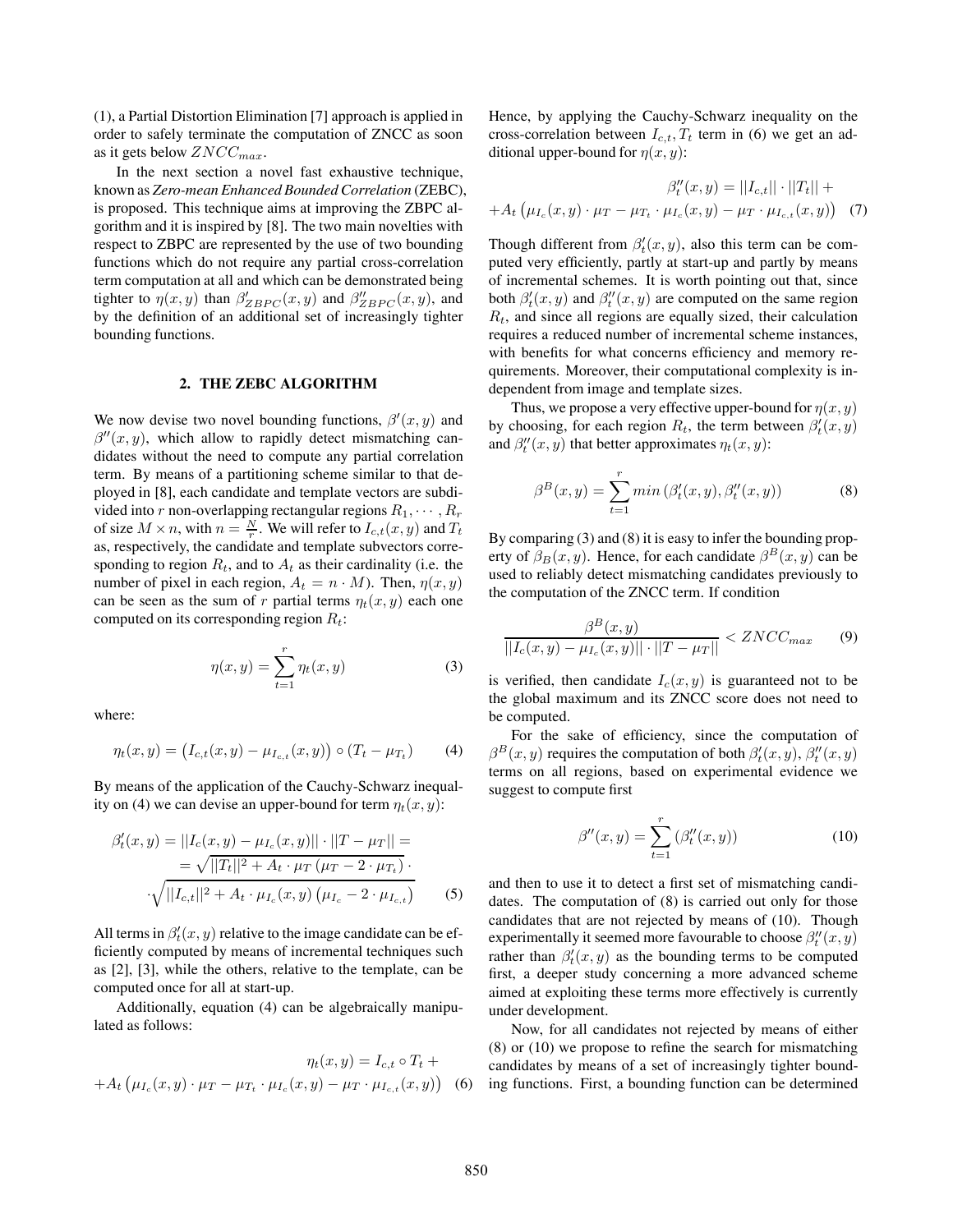

**Fig. 1**. Dataset used for the experimental results

by substituting in  $\beta^{B}(x, y)$  the bounding term computed on region  $R_1$  with its corresponding  $\eta_1(x, y)$  term:

$$
\gamma^{1}(x, y) = \eta_{1}(x, y) + \sum_{t=2}^{r} \min (\beta_{t}'(x, y), \beta_{t}''(x, y)) =
$$

$$
\beta^{B}(x, y) - \min (\beta_{1}'(x, y), \beta_{1}''(x, y)) + \eta_{1}(x, y) \tag{11}
$$

where the right hand term in  $(11)$  shows how to efficiently compute  $\gamma^1(x, y)$  from  $\beta^B(x, y)$ .  $\gamma^1(x, y)$  represents a tighter approximation of  $\eta(x, y)$  compared to  $\beta''(x, y)$  and  $\beta^{B}(x, y)$  though computationally more expensive hence can  $\beta^{B}(x, y)$ , though computationally more expensive, hence can be used to classify as mismatching those candidates which were previously not rejected by  $\beta''(x, y)$  and  $\beta^{B}(x, y)$ .<br>
Following this aggregate by substituting at each

Following this approach, by substituting at each step the current bounding term with its corresponding  $\eta_t(x, y)$ term, up to  $r - 1$  additional upper bounding functions can be overall deployed for candidate rejection, that is  $\gamma^1(x, y) \cdots \gamma^{r-1}(x, y)$ , the last one being:

$$
\gamma^{r-1}(x, y) = \gamma^{r-2}(x, y) - \min(\beta'_{r-1}(x, y), \beta''_{r-1}(x, y)) + \eta_{r-1}(x, y)
$$
(12)

If not even  $\gamma^{r-1}(x, y)$  is able to reject the current candidate, then the computation of the ZNCC is completed by calculating  $\eta_r(x, y)$ .

It is worth pointing out that similarly to ZBPC, also ZEBC would benefit of the use of a proper strategy to initialize  $ZNCC_{max}$  with an initial guess aimed at increasing the efficiency of the bounding functions applied. Hence, we propose to use the same coarse-to-fine strategy adopted in [5]. It is worth pointing out that this initialization strategy can not violate the exhaustivity of the search, since the initialized ZNCC maximum can never be higher than the real maximum. Thus, ZEBC is always FS-equivalent.

### **3. EXPERIMENTAL RESULTS**

In this section we propose an experimental evaluation aimed at assessing the benefits brought in by the proposed method, ZEBC, by comparing it to the other state-of-the-art fast exhaustive template matching approaches. As a benchmark for evaluation we propose a typical quality assessment setup, where 5 templates,  $T1 \cdots T5$  of size 64  $\times$  64 were uniformly extracted from a reference image of a product item and then searched in the images of different items, as if on a production belt. In particular, 5 different images of as many items,  $I1 \cdots I5$ , are used, each one sized  $640 \times 480$ . This dataset is shown in Fig. 1.

As for the comparison, ZEBC is tested against FS, FFT-based and ZBPC. FS deploys incremental calculation schemes to efficiently compute the candidate norms and mean values in (1). ZBPC parameter  $\frac{n_{ZBPC}}{N}$  was optimally tuned to <sup>0</sup>.07. As for FFT, we used the implementation proposed in well-known OpenCV library, optimized with SIMD instructions. For what regards ZEBC, parameter  $r$  was set to 8. In addition, for fairness of comparison, when tested against the FFT also for ZEBC a SIMD optimization is used. Finally, the sampling factor  $k$  used for the initial multi-resolution scheme [5] employed by both ZBPC and ZEBC was set to 4.

Table 1 reports the speed-ups (ratios of measured execution times) of the ZEBC algorithm against, from left to right, FS, ZBPC and FFT, obtained on a PC running Linux with 3.06 GHz clock AMD CPU. The last row of the table reports the mean speed-up reported by ZEBC against the three algorithms. From the table it can be noted that ZEBC is always able to notably speed-up the FS algorithm, speed-ups ranging between <sup>11</sup>.<sup>5</sup> and <sup>28</sup>.5. Moreover, ZEBC is always faster than ZBPC and FFT, mean speed-ups being respectively <sup>2</sup>.<sup>1</sup> and <sup>2</sup>.5. It is also worth noting that ZEBC, despite being a data-dependent technique, showed a rather limited range of variations of the measured speed-ups.